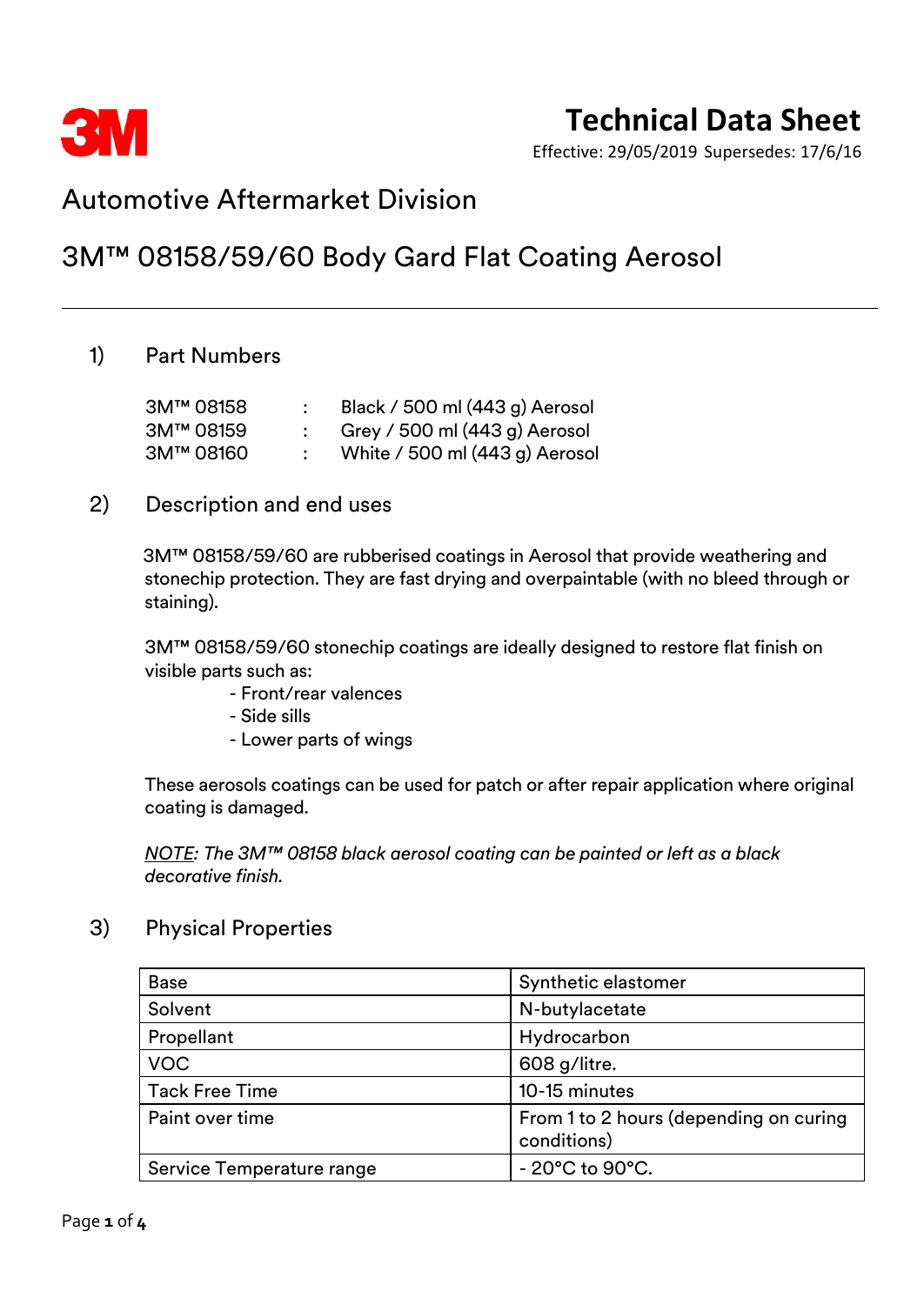

# **Technical Data Sheet**

Effective: 29/05/2019 Supersedes: 17/6/16

# 4) Directions for Use

#### **Preparation**

All surfaces to be coated should be dry and free from dust, oil, grease, etc. Bare metal should be treated with suitable primer.

CAUTION: Always shake can well before use for at least one minute until agitator ball can be heard moving freely. Also shake can frequently during use.

#### Application method

- Keep can upright at a distance of 25-30 cm when spraying and move at even speed from side to side. Release nozzle at end of each pass.

- Apply evenly in 2-3 coats for building up a thick coating, allowing 30-45 seconds drying between coats.

- The coating will dry to give a flat finish (self-levelling).

- Paint over after 1 to 2 hours depending on curing conditions.

CAUTION: After spraying, clean valve by inverting can and press button until clear.

## 5) Storage

Protect from sunlight.

Cool dry place. Best results are obtained when material is stored and applied at room temperature, 15 to 30°C. Storage temperature must not exceed 50°C. Shelf Life: 18 months from date of manufacture under normal storage conditions. Refer "Lot Number" and "Best Before Date" on can.

## 6) Safety

Please refer to the Material Safety Data Sheet or contact your local 3M toxicological department.

Pressurised container. Protect from sunlight and do not expose to temperature exceeding 50°C. Do not pierce or burn, even after use. Do not spray on a naked flame or incandescent material.

3M™ 08158/59/60 Body Gard Flat Coating Aerosol is designed FOR PROFESSIONAL INDUSTRIAL USE ONLY.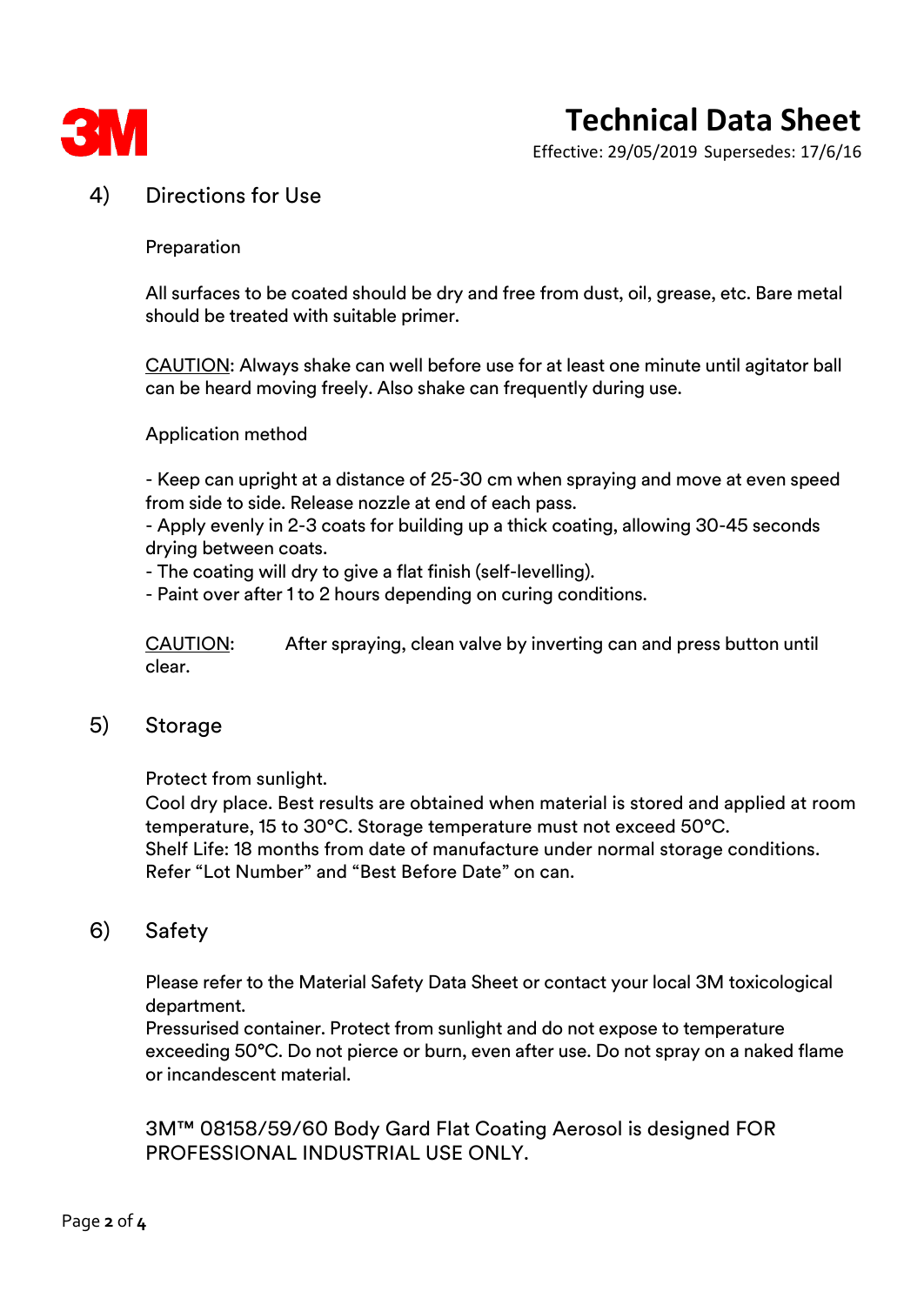

Effective: 29/05/2019 Supersedes: 17/6/16

# 7) Disclaimer

All statements, technical information and recommendations are based on tests we believe to be reliable but the accuracy or completeness thereof is not guaranteed. Please ensure before using our product that it is suitable for your intended use. All questions of reliability relating to this product are governed by the Terms of Sale subject, where applicable, to the prevailing law.

#### For Additional Health and Safety Information

3M South Africa & Sub-Saharan Africa, 146A Kelvin Drive, Woodmead, Sandton, South Africa, Tel: (0861) 225536

3M (East) AG Representation Office Tirane, Rruga Sami Frasheri, Pallati i Ri Perxhola Kati 2 Ap2, 1000 Albania

3M Arabia, LLC, Building 24-25 3M Saudi Arabia Zone C, Business Gate, Airport Road, Riyadh, Saudi Arabia

3M Bulgaria, Mladost 4, Business Park, bl.4, 2nd floor, Sofia 1766, Bulgaria

3M Česko, spol. s r.o., V Parku 2343/24, 148 00 - Praha 4, Czech Republic

3M (East) AG, Branch office Croatia, Avenija Većeslava Holjevca 40, 10 000 Zagreb, Croatia,

Tel: +385 1 2499750, www.3m.com.hr

3M Egypt, Finance Center , New Cairo , Plot 140 , Banking Sector , 5th settlement , Cairo , Egypt

3M Hellas MEPE, Automotive Aftermarket Division, 20 Kifisias Avenue, 151 25 Marousi, Greece, Phone: +30 210 68 85 300, innovation.gr@mmm.com, www.3M.gr

3M Hungária Kft, Neumann János u. 1/E, 1117 Budapest, Hungary

3M Israel, 91 Medinat Hayehudim St., Herzliya, Israel

3M Kenya Ltd, Victoria Towers, 3rd Floor, Kilimanjaro Av, Upperhill, Kenya

3M Gulf Limited, Ein El Mreisseh, Saint Charles City Center, 4th. Floor, P.O.Box: 11-5025, Riad el Solh, Beirut 1107 2180 Lebanon

3M Minnesota Mining & Manufacturing Nigeria Limited, No 2 Sheraton Opebi Link Road, Ikeja, Lagos Nigeria

3M Pakistan, Islamic Chamber of Commerce Building, ST-2/A, Block 9, KDA Scheme 5, Clifton, Karachi, Pakistan

3M Poland, Al. Katowicka 117, Kajetany, 05-830 Nadarzyn, Poland, Telefon: +48 22 739 60 00, www.3m.pl/kontakt

3M Gulf (Representation Office), Suhaim Bin Hamad St., Al Mana Towers Tower B, 2nd Floor, Office No.4, Doha Qatar, P.O.Box 14685

3M Romania,12 Menuetului St., Bucharest Business Park, Building D, District 1 013713 Bucharest, Romania

3M (East) AG, Representation Office Serbia, Airport City, Omladinskih brigada 90B, 11070 Belgrade, Serbia, Tel: +381 11 2209 400, www.3m.co.rs/3M/sr\_RS/3m-south-east-europe/

3M Slovensko s.r.o., Polus Tower 2, Vajnorská 100/B, 83104 Bratislava

3M (East) AG, Branch office Slovenia, Cesta v Gorice 8, 1000, Ljubljana, Slovenia, Tel: +386 1 2003 630, www.3m.com/3M/sl\_SI/3m-south-east-europe/